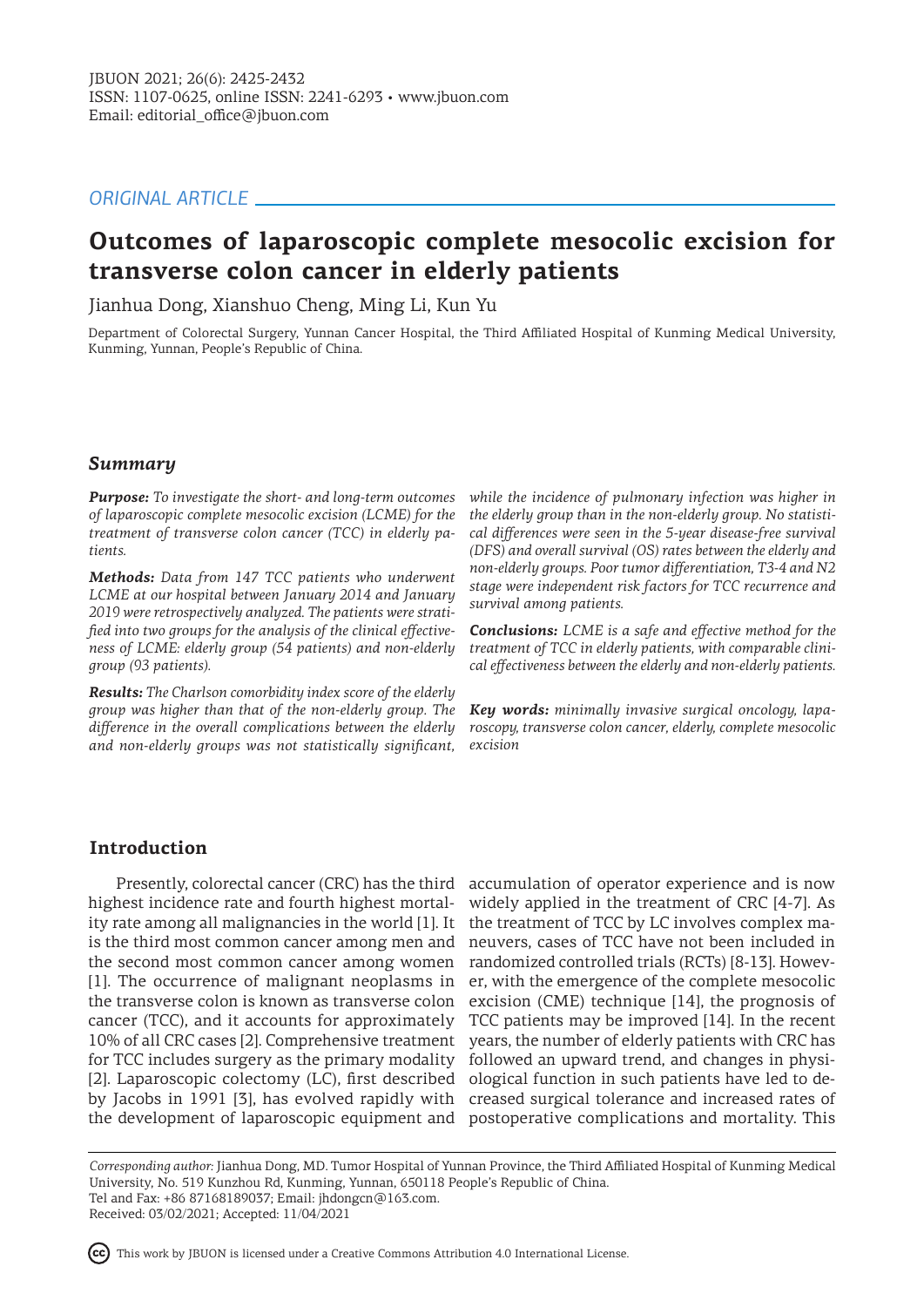has created doubts in clinical practice regarding the feasibility of laparoscopic treatment among elderly patients. Therefore, the present study aimed to investigate the short-term and long-term outcomes of laparoscopic CME (LCME) in the treatment of TCC among elderly patients.

# **Methods**

#### *Patients*

This study complied with the Declaration of Helsinki principles. This retrospective research was approved by the Ethics Committee of our hospital (Decision approval number 1680). The need for informed consent from all patients was waived because this was a retrospective study. All data had no personal identifiers and were kept confidential.

The data of patients diagnosed with TCC who underwent LCME between January 2014 and January 2019 at our hospital were retrospectively analyzed, and the subjects were selected based on the following inclusion and exclusion criteria: (1) Inclusion criteria: 1. TCC, clinical stage T1-3N0-2M0; 2. Patients with no distant metastases and those eligible for surgery as confirmed by preoperative examinations; 3. Patients who had undergone CME; 4. Patients whose data were complete (2). Exclusion criteria: 1. Patients with other malignant tumors detected through postoperative examinations or a history of other malignancies; 2. Patients with a history of abdominal surgery, extensive adhesion in the abdominal cavity, poorly controlled severe underlying diseases, or patients who had undergone preoperative radiochemotherapy; 3. Patients who had undergone palliative resection or combined surgery on organs of the abdominal cavity; 4. Patients who had undergone emergency surgery caused by hemorrhage, bowel obstruction, or perforation.

#### *Surgical method*

The abdominal cavity was first explored to determine the presence or absence of ascites, adhesions, and distant metastases in the liver, stomach, greater omentum, and abdominal cavity. Subsequently, the transverse colon was examined to determine the tumor location and size and occurrence of serosal invasion. After complete examination, the greater omentum was reflected upward, and the small intestine was retracted to the left lower abdomen to expose the mesenteric root. Upon locating the projection of the superior mesenteric vein (SMV), the retroperitoneum was opened along the direction of the SMV for access to the right Toldt's space. Dissection was performed rightward to the front of the prerenal fascia, laterally toward the peritoneal reflection, and upward to the hepatocolic ligament. Sharp medial dissection was performed superiorly for access to the prepancreatic space and advanced rightward to the lateral margin of the descendant duodenum. The vascular sheath was opened along the SMV to the root, exposing the left and right branches of the middle colic vein; ligation and separation were then performed at the root.

JBUON 2021; 26(6): 2426

Subsequently, baring of the middle colic artery was performed at the inferior margin of the pancreas and mesenteric root of the transverse colon, followed by ligation and separation at the root. Lymph node dissection was then performed at the root of the superior mesenteric artery. The Toldt's space was extended leftwards to the pancreatic tail, and the mesentery of the transverse colon was dissected at the surface of the pancreas, with care taken to protect the splenic vessels. From the point of dissection, the gastrocolic ligament was separated from the outer side of the gastroepiploic arch along the greater curvature of the stomach, advancing rightward to the duodenal bulb and leftward to the splenic flexure. The mesentery of the transverse colon was dissected along the surface of the pancreas to connect with the separated prepancreatic space inferior to the mesentery and subsequently separated at the anterior margin of the pancreas. This was followed by adequate separation of the hepatic flexure, splenic flexure, and portions of the ascending and descending colon. After making a median incision on the upper abdomen, an incision protector was inserted, followed by *ex vivo* resection of the transverse colon tumors, mesentery of the transverse colon, and entire greater omentum. Finally, anastomosis, peritoneal lavage, drain placement, and abdominal closure were sequentially performed.

#### *Statistics*

Categorical variables were presented as frequencies and percentages, and continuous variables were presented as median values with range. Statistical analyses were performed with the  $x^2$  test, Fisher's exact test, and Mann-Whitney *U* test for categorical and continuous variables, respectively. OS and DFS rates were estimated by the Kaplan-Meier method, with differences in survival between groups compared by the log-rank test. Only variables associated with survival with p values  $\leq$ 0.10 in the univariate analysis were used for multivariate analysis using a stepwise Cox proportional hazards regression model. The results were reported as hazard ratios with 95% confidence intervals. All analyses were performed using SPSS version 13.0 for Microsoft® Windows® version (SPSS Inc., Chicago, IL, USA). P<0.05 was considered to be significant.

### **Results**

With the exception of the Charlson comorbidity index (CCI) scores, the differences in the preoperative data between the two groups of patients were statistically insignificant (Table 1).

The perioperative complications of the patients were graded according to the Clavien–Dindo classification system [15]. The postoperative complications among the subjects in the present study were grade I and II; none of the subjects developed complications that were grade III or above. Although postoperative complications occurred in 9 patients from the elderly group, none of the patients experienced two or more concomitant complications. The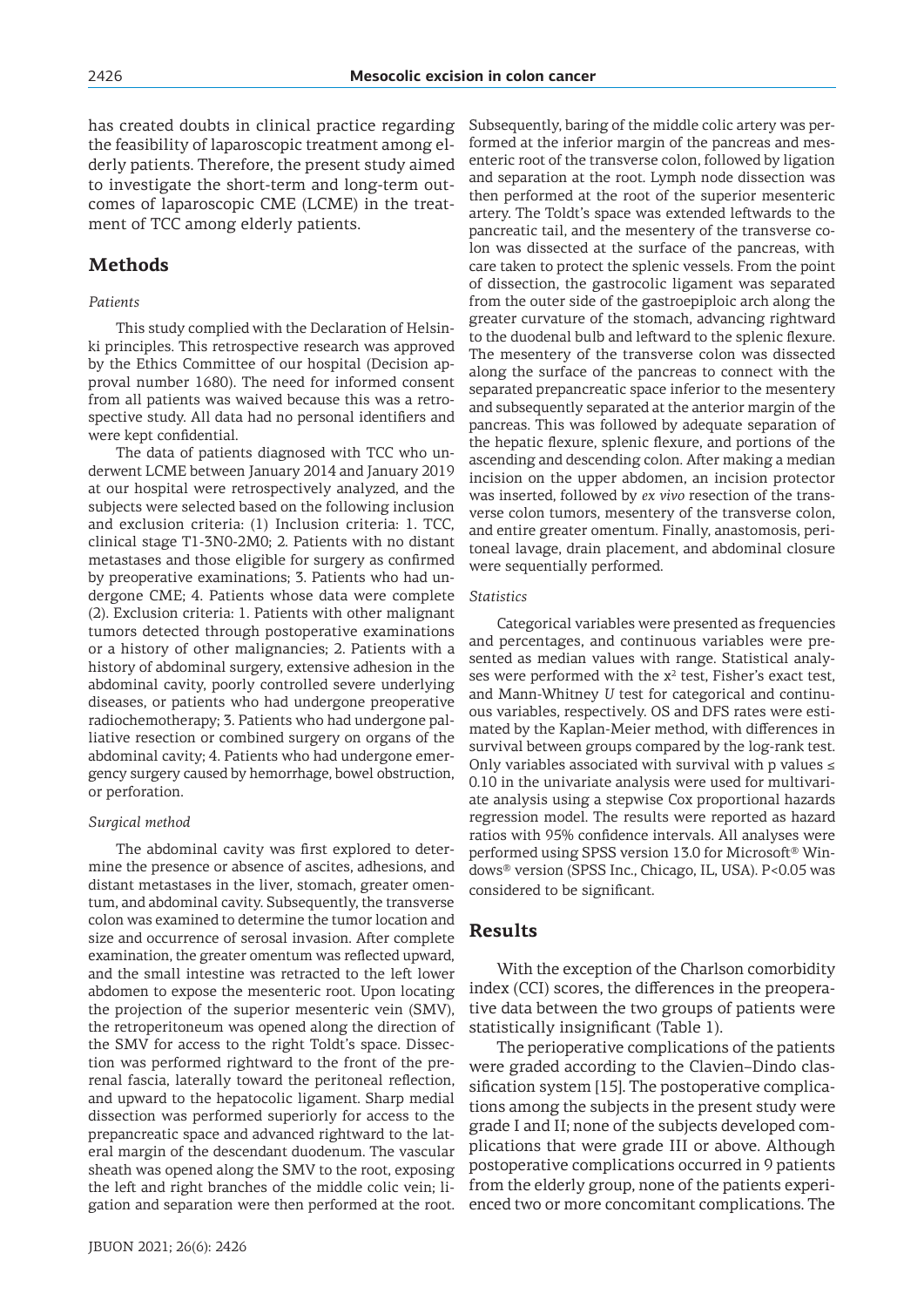difference in the overall complications between the excised lymph nodes, surgical margins and pathoelderly and non-elderly groups was not statistically logic TNM stage (7th AJCC-UICC) (Table 3). significant (Table 2), while the incidence of pulmoin the non-elderly group. Patients of both groups who presented with postoperative complications recovered after treatment and were discharged. There were no differences between groups in path-

nary infection was higher in the elderly group than occurred in 15 and 27 patients from the elderly ological data in terms of histologic differentiation, performed on the risk factors for tumor recurrence, During the follow-up period, tumor recurrence and non-elderly groups, respectively (Table 4). No statistical differences were seen in the 5-year DFS and OS rates between the elderly and non-elderly groups (Figures 1 and 2). Univariate analysis was

|                                     | Elderly group | Non-elderly group | p value |
|-------------------------------------|---------------|-------------------|---------|
|                                     | $(n=54)$      | $(n = 93)$        |         |
| Age (years)                         | 74 (70-76)    | $61(50-69)$       | 0.000   |
| Gender (Male: Female)               | 35:19         | 62:31             | 0.819   |
| ASA score (n)                       |               |                   | 0.137   |
| Ι                                   | 32            | 56                |         |
| $_{\rm II}$                         | 17            | 28                |         |
| III                                 | 5             | 9                 | 0.021   |
| CCI(n)                              |               |                   |         |
| < 3                                 | 42            | 85                |         |
| $\geq 3$                            | 12            | 8                 | 0.147   |
| BMI $(kg/m2)$                       | $21(17-26)$   | 20 (18-25)        |         |
| Clinical stage (7th AJCC- UICC) (n) |               |                   | 0.320   |
| I                                   | 19            | 22                |         |
| $_{II}$                             | 21            | 46                |         |
| III                                 | 14            | 25                |         |

**Table 1.** Baseline characteristics of the two groups

**Table 2.** Operative and postoperative outcomes of the two groups

|                                                      | Elderly group    | Non-elderly group | p value |
|------------------------------------------------------|------------------|-------------------|---------|
|                                                      | $(n=54)$         | $(n=93)$          |         |
| Conversion to open surgery (n)                       | 2                | 3                 | 0.878   |
| Abdominal adhesions                                  |                  | 2                 |         |
| Hemorrhage                                           | 2                |                   |         |
| Bulky tumor                                          | 0                | 2                 |         |
| Operative time (min)                                 | 190 (170 - 230)  | 180 (160 - 260)   | 0.247   |
| Blood loss (ml)                                      | $140(100 - 250)$ | $130(90 - 260)$   | 0.170   |
| Time to pass first flatus (d)                        | $2(1 - 3)$       | $2(1-4)$          | 0.247   |
| Time to resume liquid diet (d)                       | $3(2-5)$         | $3(2-6)$          | 0.108   |
| Hospitalization (d)                                  | $11(8 - 24)$     | $10(8 - 20)$      | 0.297   |
| Patients with postoperative 30-day complications (n) | 9                | 12                | 0.530   |
| Pneumonia                                            | 5                | 1                 | 0.047   |
| Anastomotic leakage                                  | 2                | 4                 |         |
| Atelectasis                                          |                  | 3                 |         |
| Chylous ascites                                      |                  |                   |         |
| Ileus                                                | O                | 3                 |         |
| Patients with major complications (n)                | 0                |                   |         |
| Intraoperative mortality (n)                         | 0                | 0                 |         |
| Postoperative 30-day mortality (n)                   | 0                | 0                 |         |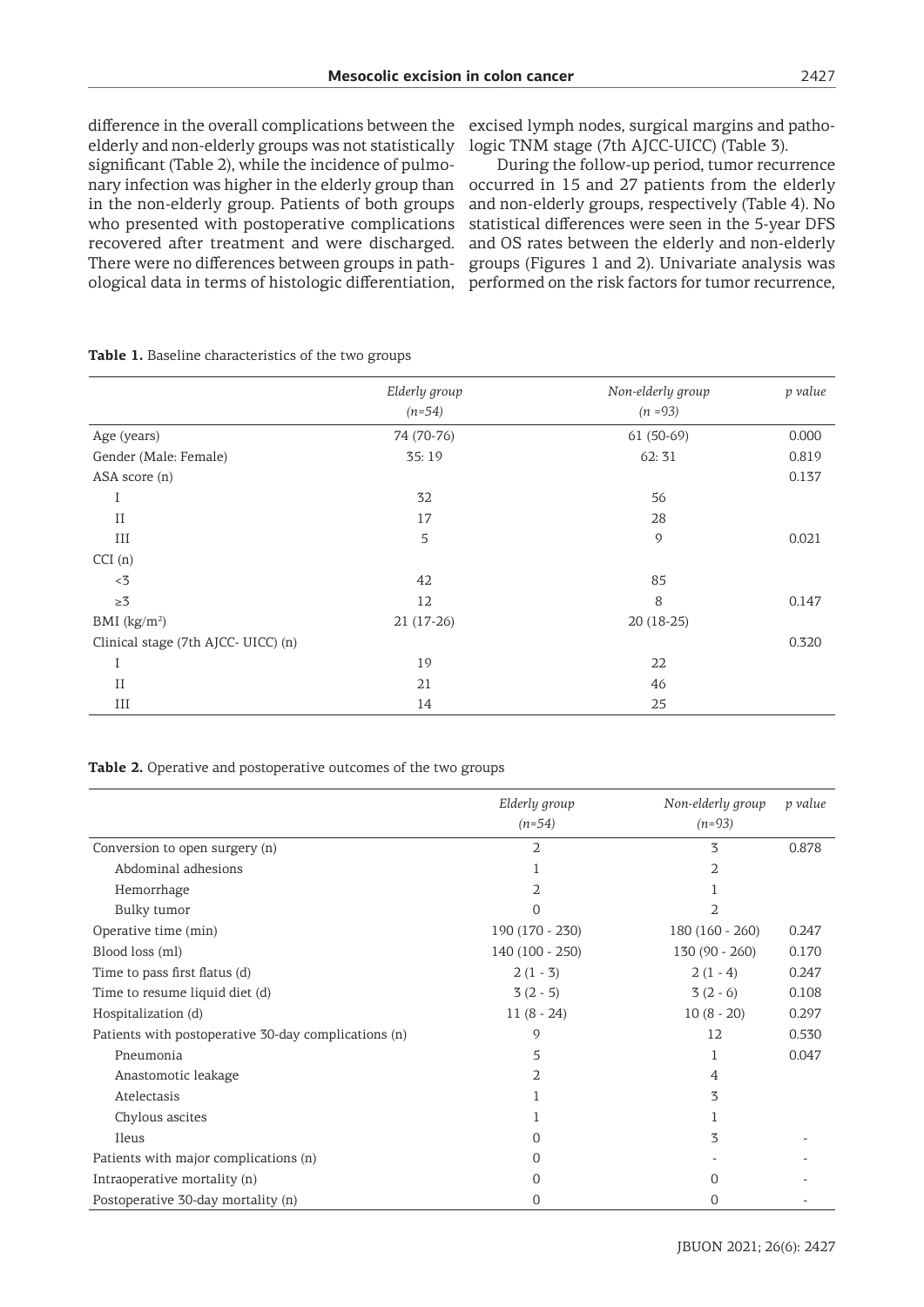and the results indicated that ASA score III, poor tumor differentiation, T3-4 and N2 stage were correlated to tumor recurrence (Table 5). Results of multivariate analysis showed that poor tumor differentiation, T3-4 and N2 stage were independent risk factors for tumor recurrence (Table 6). Univariate analysis was performed on the risk factors for mortality, and the results indicated that Charlson comorbidity index > 3, ASA score III, poor tumor differentiation T3-4 and N2 stage were correlated to mortality (Table 5). Results of multivariate analysis showed that poor tumor differentiation, T3-4 and N2 stage were independent risk factors for mortality (Table 6).

## **Discussion**

In this study, the CCI score was higher in the elderly group than in the non-elderly group. While



**Figure 1.** Comparison of overall survival rate between elderly (aged ≥70 years) and non-elderly (aged <70 years) group. There was no significant difference between the two groups (p=0.830).

the incidence of pulmonary infection was higher in the elderly group, the overall complications between the two groups were not statistically different. Furthermore, no statistical differences were seen in the 5-year DFS and OS rates between the elderly and non-elderly groups. Poor tumor differentiation, T3-4 and N2 stage were seen as independent risk factors for TCC recurrence and survival among patients.

Multiple RCTs have demonstrated superior short-term clinical effectiveness and long-term effectiveness with LC as that with open surgery during treatment of colon cancer [17-24]. Therefore, clinical practice guidelines recommend LC as a standard approach for the treatment of colon cancer [16]. However, given the proximity of the transverse colon to several key organs, such as the liver, pancreas, spleen, stomach, and duodenum, as well as the greater degree of mobility owing



**Figure 2.** Comparison of disease-free survival rate between elderly (aged ≥70 years) and non-elderly (aged <70 years) group. No significant difference was observed (p=0.724).

|                               | Elderly group | Non-elderly group | p value |
|-------------------------------|---------------|-------------------|---------|
|                               | $(n=54)$      | $(n = 93)$        |         |
| Pathologic TNM stage (n)      |               |                   | 0.498   |
| I                             | 12            | 15                |         |
| II                            | 20            | 37                |         |
| III                           | 22            | 41                |         |
| Tumor differentiation (n)     |               |                   | 0.576   |
| Well                          | 7             | 17                |         |
| Moderate                      | 28            | 45                |         |
| Poor                          | 19            | 31                |         |
| Harvested lymph nodes         | $21(15-30)$   | $23(18-32)$       | 0.249   |
| Lymphovascular invasion (n)   |               |                   | 0.494   |
| Yes                           | 18            | 26                |         |
| No                            | 36            | 67                |         |
| Residual tumor (R0/R1/R2) (n) | 54/0/0        | 93/0/0            | 1.000   |

**Table 3.** Pathologic outcomes of the two groups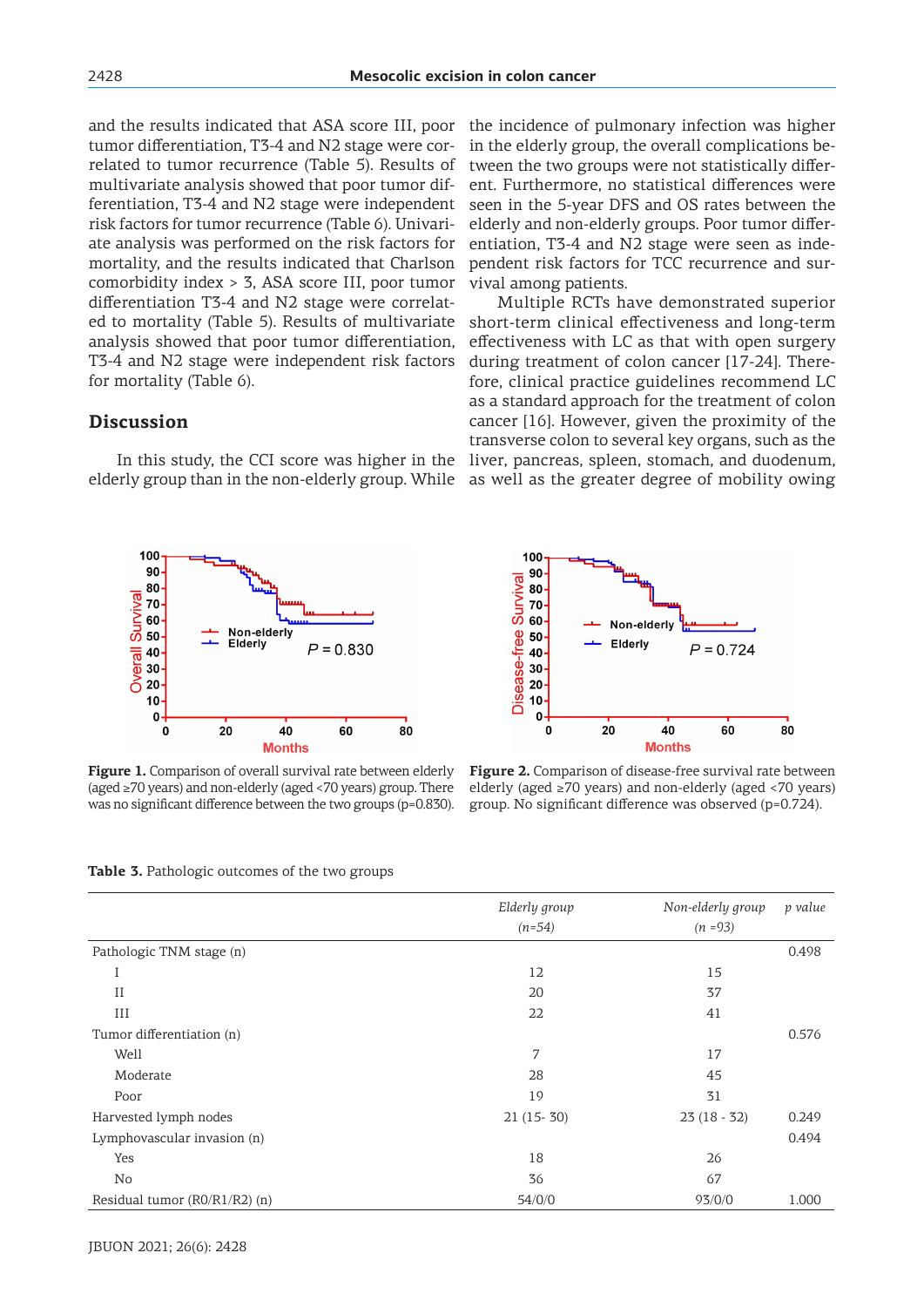|  |  |  | <b>Table 4.</b> Tumor recurrence data of the two groups |  |  |  |  |  |
|--|--|--|---------------------------------------------------------|--|--|--|--|--|
|--|--|--|---------------------------------------------------------|--|--|--|--|--|

|                                   | Elderly group | Non-elderly group | p value |
|-----------------------------------|---------------|-------------------|---------|
|                                   | $(n=54)$      | $(n=93)$          |         |
| Tumor recurrence (n)              | 15            | 27                | 0.995   |
| Recurrence site (n)               |               |                   |         |
| Locoregional                      | 4             | 7                 |         |
| Distant                           | 10            | 18                |         |
| Mixed                             |               | 2                 |         |
| Time to first recurrence (months) | $20(7-46)$    | $23(10-45)$       | 0.291   |
| Mortality (n)                     | 13            | 21                | 0.836   |
| Cancer-cause                      | 11            | 18                |         |
| Non-cancer-cause                  | 2             | 3                 |         |

**Table 5.** Univariate analysis of survival

| Variable                       | Five-year overall survival | p value | Five-year disease-free survival | p value |
|--------------------------------|----------------------------|---------|---------------------------------|---------|
| Age, years (n)                 |                            | 0.830   |                                 | 0.724   |
| < 70                           | 69                         |         | 62                              |         |
| $\geq 70$                      | 64                         |         | 58                              |         |
| Gender (n)                     |                            | 0.747   |                                 | 0.425   |
| Male                           | 67                         |         | 64                              |         |
| Female                         | 64                         |         | 58                              |         |
| Charlson comorbidity index (n) |                            | 0.087   |                                 | 0.148   |
| < 3                            | 71                         |         | 64                              |         |
| $\geq 3$                       | 62                         |         | 57                              |         |
| ASA score (n)                  |                            | 0.074   |                                 | 0.087   |
| $I-II$                         | 70                         |         | 64                              |         |
| Ш                              | 61                         |         | 56                              |         |
| T stage (n)                    |                            | 0.024   |                                 | 0.017   |
| $T_1 - T_2$                    | 84                         |         | 71                              |         |
| $T_{5}$ - $T_{4}$              | 54                         |         | 51                              |         |
| N stage (n)                    |                            | 0.013   |                                 | 0.001   |
| $N_0-N_1$                      | 79                         |         | 73                              |         |
| $N_{2}$                        | 50                         |         | 49                              |         |
| Tumor differentiation (n)      |                            | 0.010   |                                 | 0.000   |
| Well-moderate                  | 74                         |         | 69                              |         |
| Poor                           | 49                         |         | 44                              |         |

**Table 6.** Cox proportional hazards model for survival

| Variables                                       | Hazard ratio (95% CI) | p value |
|-------------------------------------------------|-----------------------|---------|
| Overall survival                                |                       |         |
| Charlson comorbidity index $\leq 3$ versus > 3  | 1.247 (0.780-1.994)   | 0.244   |
| ASA score I-II versus III                       | 1.201 (0.659-2.189)   | 0.201   |
| T stage $T_1$ - $T_2$ versus $T_3$ - $T_4$      | 2.247 (1.501-3.363)   | 0.025   |
| N stage $N_0$ -N, versus $N_2$                  | 2.014 (1.470-2.570)   | 0.011   |
| Tumor differentiation Well-moderate versus Poor | 1.980 (1.301-3.013)   | 0.020   |
| Disease-free survival                           |                       |         |
| ASA score I-II versus III                       | 1.157 (0.591-2.265)   | 0.147   |
| T stage $T_1$ -T, versus $T_2$ -T <sub>4</sub>  | 1.870 (1.402-2.494)   | 0.020   |
| N stage $N_0$ -N, versus $N_2$                  | 2.180 (1.507-3.154)   | 0.009   |
| Tumor differentiation Well-moderate versus Poor | 1.980 (1.418-2.765)   | 0.012   |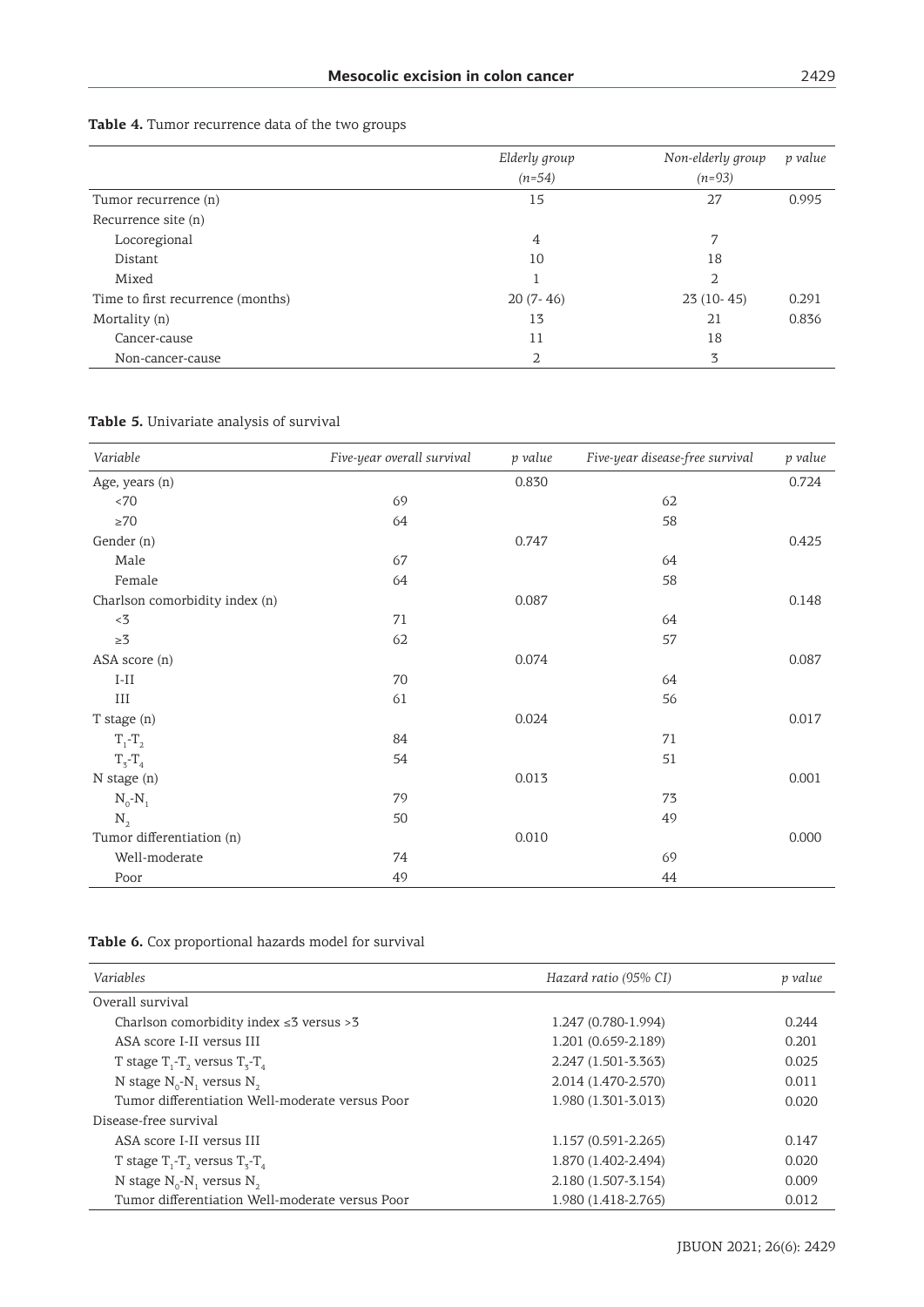to non-fixation of the transverse colon to the retroperitoneum, LC and lymph node dissection in the transverse colon are challenging [17-24]. In addition, the incidence of TCC is lower than that with other types of CRC [17-24]. These reasons have resulted in the exclusion of TCC cases in RCTs [8-13].

The concept of CME, which is similar to the total mesorectal excision (TME) approach [25], was first proposed by Hohenberger, based on the anatomic and histologic similarities between colic and rectal mesentery and because the entire colic mesentery is enclosed by the visceral fascia [14]. Laparoscopic CME (LCME) refers to the procedure in which the visceral and parietal fascia are subjected to sharp dissection under direct vision to achieve complete excision of the colic mesentery, ligation of the main blood vessels at the root, and lymph node dissection to the greatest extent. Compared with traditional surgery, CME significantly improves prognosis in patients with colon cancer [25]. With the development of minimally invasive surgical techniques, LCME has also been applied in the treatment of TCC [17]. In a study that compared the effectiveness of LCME and open CME in TCC treatment, it was found that the LCME group achieved better short-term effectiveness, including lesser intraoperative blood loss, faster postoperative recovery, and comparable perioperative complication rates as compared with open surgery [17]. The advantages of LCME in the treatment of TCC have also gained gradual recognition by surgeons in clinical practice [17-19].

As the population structure of China faces gradual aging in the 21st century [1], the proportion of elderly TCC patients has also increased progressively [1]. The incidence of TCC is higher among elderly men than that among elderly women, which may be related to factors such as poor lifestyle habits and a longer duration of exposure to carcinogenic factors in men. This is also reflected by the proportions of male and female subjects in this study.

TCC in the elderly patients is characterized by increased preoperative complications; in the present study, the elderly group had significantly more preoperative complications than the nonelderly group. At present, the common methods used for the clinical assessment of preoperative complications are the CCI [26] and simplified The SCS system is mainly used for lung cancer patients [27]. In a study by Huang et al the CCI score correlated with the 30-day postoperative complication rate and long-term survival rate in patients with colon cancer [28]. In the present effects of LCME in the treatment of TCC.

study, the incidence of infectious pulmonary complications was higher in the elderly group than in the non-elderly group. This may be related to the degenerative changes in vital organ functions among the elderly patients, which leads to a higher number of preoperative complications, higher tendency of reduced compensative ability in the organs, greater stress and traumatic responses, and weaker postoperative immunologic function, ultimately resulting in higher proneness to infectious pulmonary complications. Furthermore, as the LCME procedure involves the establishment of a pneumoperitoneum, the resulting increase in intra-abdominal pressure leads to elevation of the diaphragm, which affects ventilation and gas exchange functions of the lungs and venous return. The combination of these effects with reduced pulmonary functional reserve and poorer compliance in elderly patients results in an increased incidence of pulmonary infection. However, the overall postoperative complication rate in the elderly patients was not increased, and all patients successfully recovered after active treatment. To prevent pulmonary complications in elderly patients, in consideration of the weaker cough strength and pulmonary function among elderly patients, an emphasis should be placed on strengthening of the perioperative pulmonary function and training for active and passive sputum expectoration during the early postoperative period [25]. Treatment methods, such as back-patting, repositioning of the patient and aerosol inhalation at periodic intervals may be adopted.

LCME is a feasible approach in both minimally invasive and radical surgery. The feasibility of LCME in minimally invasive surgery has been reported in previous studies [17-19], and long-term follow-up has been established as the optimum method for assessment of the radicality of LCME [17-19]. In the present study, we analyzed the risk factors related to postoperative recurrence and survival in the elderly and non-elderly patient groups and found that poor tumor differentiation, T3-4 and N2 stage were independent risk factors for tumor recurrence and survival, while age was not an independent prognosis-determining factor. This provides evidence to support the use of the LCME approach in elderly TCC patients.

comorbidity score (SCS) scoring systems [27]. on a single-center retrospective study with a small The results presented in this article are based sample size and lack evidence-based validation. Therefore, multi-center prospective RCTs with a large sample size are required to further validate the influence of age on the surgical and oncologic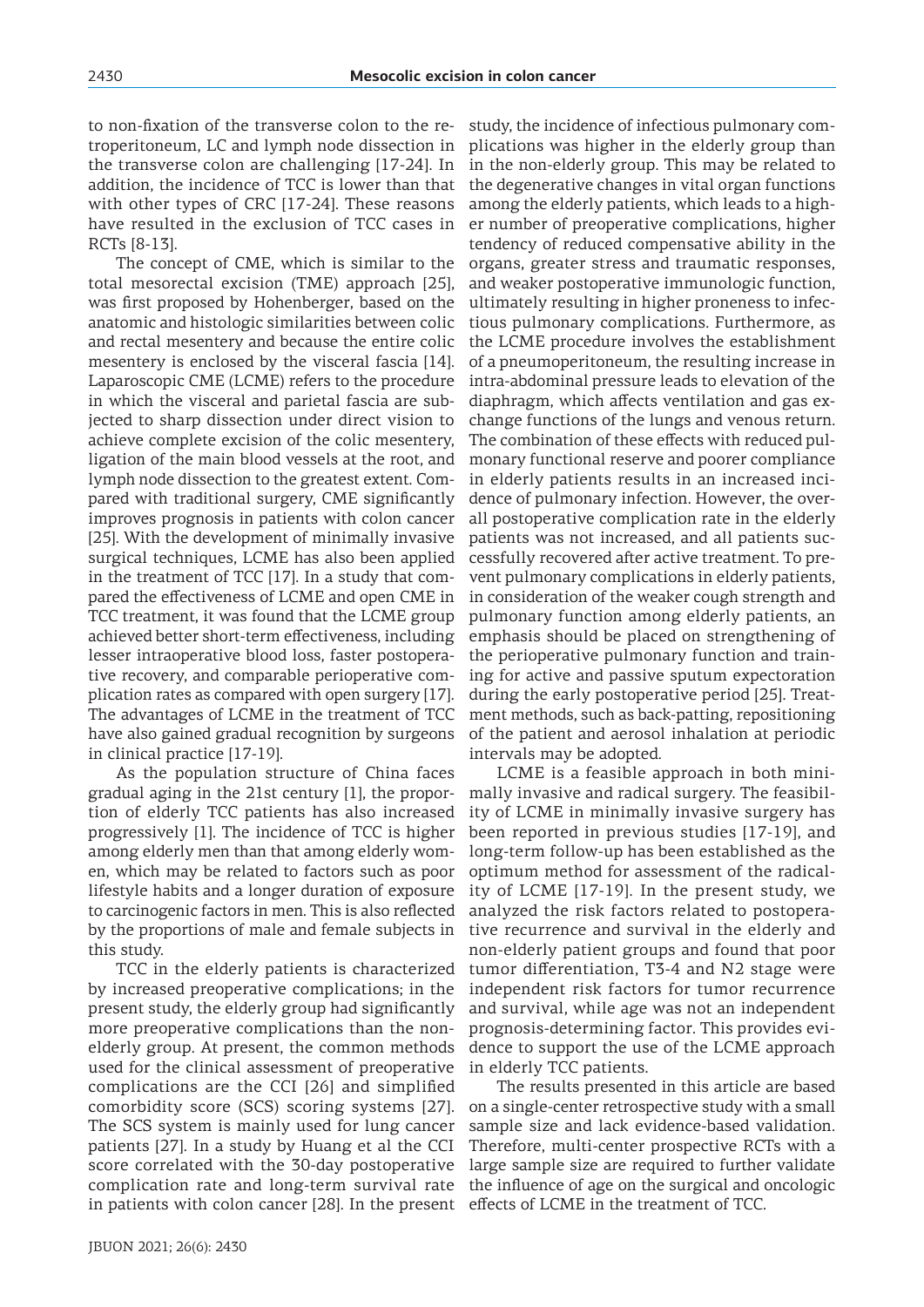# **Conclusion**

LCME is a safe and effective method for the treatment of TCC in elderly patients, with comparable clinical effectiveness between the elderly and non-elderly patients.

# **Funding**

This study was supported by grants from the

Research Project of Medical and Sanitary Institution of Yunnan Province (2017NS194).

#### **Acknowledgements**

We sincerely thank our hospital colleagues who participated in this research.

### **Conflict of interests**

The authors declare no conflict of interests.

# **References**

- 1. Itatani Y, Kawada K, Sakai Y. Treatment of Elderly Patients with Colorectal Cancer. Biomed Res Int 2018;2018:2176056.
- 2. Wells KO, Senagore A. Minimally Invasive Colon Cancer Surgery. Surg Oncol Clin N Am 2019;28:285-96.
- 3. Jacobs M, Verdeja JC, Goldstein HS. Minimally invasive colon resection (laparoscopic colectomy). Surg Laparosc Endosc 1991;1:144-50.
- 4. Wells KO, Senagore A. Minimally Invasive Colon Cancer Surgery. Surg Oncol Clin N Am 2019;28:285-96.
- 5. Salem JF, Gummadi S, Marks JH. Minimally Invasive Surgical Approaches to Colon Cancer. Surg Oncol Clin N Am 2018;2:303-18.
- 6. Shawki S, Ashburn J, Signs SA, Huang E. Colon Cancer: Inflammation-Associated Cancer. Surg Oncol Clin N Am 2018;27:269-87.
- 7. Wu C. Systemic Therapy for Colon Cancer. Surg Oncol Clin N Am. 2018;27:235-42.
- 8. Lacy AM, García-Valdecasas JC, Delgado S et al. Laparoscopy-assisted colectomy versus open colectomy for treatment of non-metastatic colon cancer: a randomised trial. Lancet 2002;359:2224-9.
- 9. Clinical Outcomes of Surgical Therapy Study Group. A comparison of laparoscopically assisted and open colectomy for colon cancer. N Engl J Med 2004;350:2050-9.
- 10. Veldkamp R, Kuhry E, Hop WC et al. Laparoscopic surgery versus open surgery for colon cancer: Short-term outcomes of a randomised trial. Lancet Oncol 2005; 6:477-84.
- 11. Lacy AM, Delgado S, Castells A et al. The long-term results of a randomized clinical trial of laparoscopyassisted versus open surgery for colon cancer. Ann Surg 2008;248:1-7.
- 12. Colon Cancer Laparoscopic or Open Resection Study Group, Buunen M, Veldkamp R et al. Survival after laparoscopic surgery versus open surgery for colon cancer: long-term outcome of a randomised clinical trial. Lancet Oncol 2009;10:44-52.
- 13. Green BL, Marshall HC, Collinson F et al. Long-term follow-up of the Medical Research Council CLASICC trial of conventional versus laparoscopically assisted

resection in colorectal cancer. Br J Surg 2013;100:75- 82.

- 14. Hohenberger W, Weber K, Matzel K et al. Standardized surgery for colonic cancer: complete mesocolic excision and central ligation-technical notes and outcome. Colorectal Dis 2009;11:354-64; discussion 364-5.
- 15. Clavien PA, Barkun J, de Oliveira ML et al. The Clavien-Dindo classification of surgical complications: five-year experience. Ann Surg 2009;250:187-96.
- 16. Benson AB 3rd, Venook AP, Al-Hawary MM et al. NCCN Guidelines Insights: Colon Cancer, Version 2.2018. J Natl Compr Canc Netw 2018;16:359-69.
- 17. Wang Y, Zhang C, Feng YF et al. Comparison of shortterm outcomes between laparoscopic-assisted and open complete mesocolic excision (CME) for the treatment of transverse colon cancer. Chin Clin Oncol 2017;6:6.
- 18. Storli KE, Eide GE. Laparoscopic Complete Mesocolic Excision versus Open Complete Mesocolic Excision for Transverse Colon Cancer: Long-Term Survival Results of a Prospective Single Centre Non-Randomized Study. Dig Surg 2016; 33:114-20.
- 19. Mori S, Kita Y, Baba K et al. Laparoscopic complete mesocolic excision via combined medial and cranial approaches for transverse colon cancer. Surg Today 2017;47:643-9.
- 20. Zhao L, Wang Y, Liu H et al. Long-term outcomes of laparoscopic surgery for advanced transverse colon cancer. J Gastrointest Surg 2014;18:1003-109.
- 21. Mistrangelo M, Allaix ME, Cassoni P, Laparoscopic versus open resection for transverse colon cancer. Surg Endosc 201;29:2196-2202.
- 22. Kim WR, Baek SJ, Kim CW et al. Comparative study of oncologic outcomes for laparoscopic vs. open surgery in transverse colon cancer. Ann Surg Treat Res 2014;86:28-34.
- 23. Hirasaki Y, Fukunaga M, Sugano M et al. Short- and long-term results of laparoscopic surgery for transverse colon cancer. Surg Today 2014;44:1266-72.
- 24. Sheng W, Zhang B, Chen W et al. Laparoscopic colectomy for transverse colon cancer: comparative analysis of short- and long-term outcomes. Int J Clin Exp Med 2015;8:16029-35.